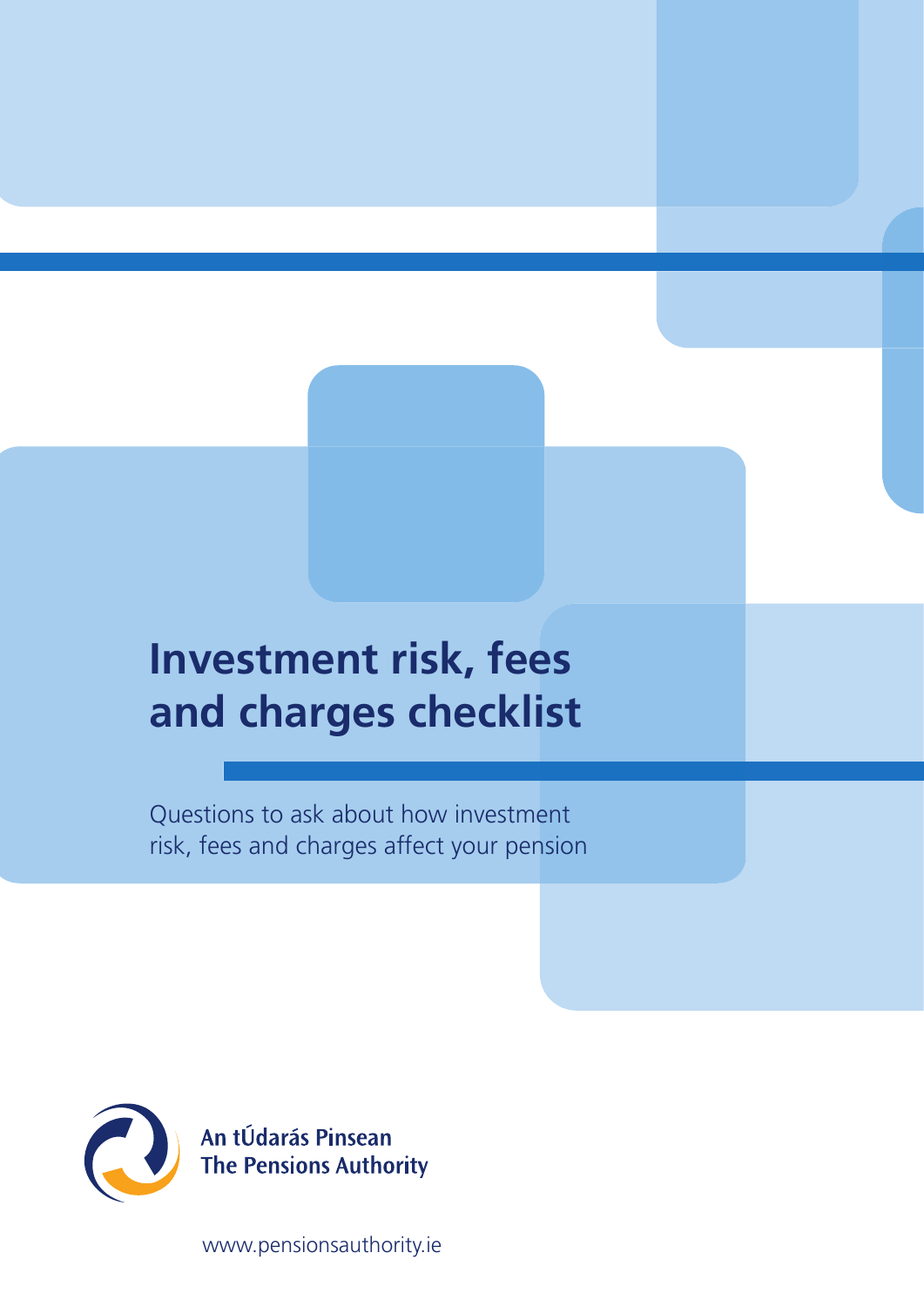Whether you are planning to start a pension, are a member of an occupational pension scheme or have a personal pension, you should understand how your pension works.

This checklist will help you engage with your pension. The questions posed here are to help and prompt you to seek out more information where you do not understand things about your pension.

The checklist will show you:

- how company pension schemes and personal plans operate
- how benefits are calculated on retirement
- where investment risk, fees and charges can affect your benefits on retirement.

# What type of pension do you have? 1. Do you know what type of pension you have or are contributing to? a. are you a member of a defined benefit scheme? b. are you a member of a defined contribution scheme? c. are you a member of a hybrid scheme? d. do you have a Personal Retirement Savings Account (PRSA)? e. do you have a Retirement Annuity Contract (RAC)/Personal pension? f. are you a member of a Civil Service/Public Sector (defined benefit) pension scheme? **Yes No**

## Different types of pensions

- Defined benefit scheme (also known as "final salary scheme"). Defined benefit schemes provide members with retirement and death benefits based on formulae set out in the rules of the scheme. Benefits are often based on a members' salary close to retirement (or earlier leaving service) and on his or her completed pensionable service. For this reason these schemes are sometimes known as "final salary" schemes. However defined benefit schemes may also be 'career average' schemes in which the pension calculation is typically based on the member's average earnings while a member of the scheme.
- **• Defined contribution scheme** (also known as "money purchase plan"). Provides retirement benefits based on the accumulated value of contributions paid to a pension scheme by or on behalf of a member, including the investment returns earned on those contributions less any charges. As such, it is the contributions that are 'defined' or known, as opposed to the benefits that the member will receive at retirement.
- **• Public Sector Pension Schemes** are pension schemes available to civil servants and public sector workers. Benefits from these schemes are either paid directly from the state or are partly funded by the state and may require some level of

contribution from the member. Benefits are determined by the amount of years' service with the scheme and either the members' final pensionable salary or the members' career average salary, depending on which scheme they are a member of.

**• Personal Retirement Savings Account (PRSA).** A PRSA is a personal pension contract that you take out with an authorised PRSA provider. It is an investment account that you use to save for your retirement. Your savings can be accessed at retirement. PRSAs are a type of defined contribution arrangement. You get tax relief on your contributions to your account within Revenue limits. A register of authorised PRSA providers and their approved PRSA products is available on the Pensions Authority website.

#### Further information

For further general information you should visit *www.pensionsauthority.ie* and read the guide 'What are my pension options?' which gives more details about company/occupational pension schemes, PRSAs and RACs. Civil and public servants should visit *www.cspensions.gov.ie* (if recruited before 1 January 2013) or *www.singlepensionscheme.gov.ie*, (if recruited on or after 1 January 2013).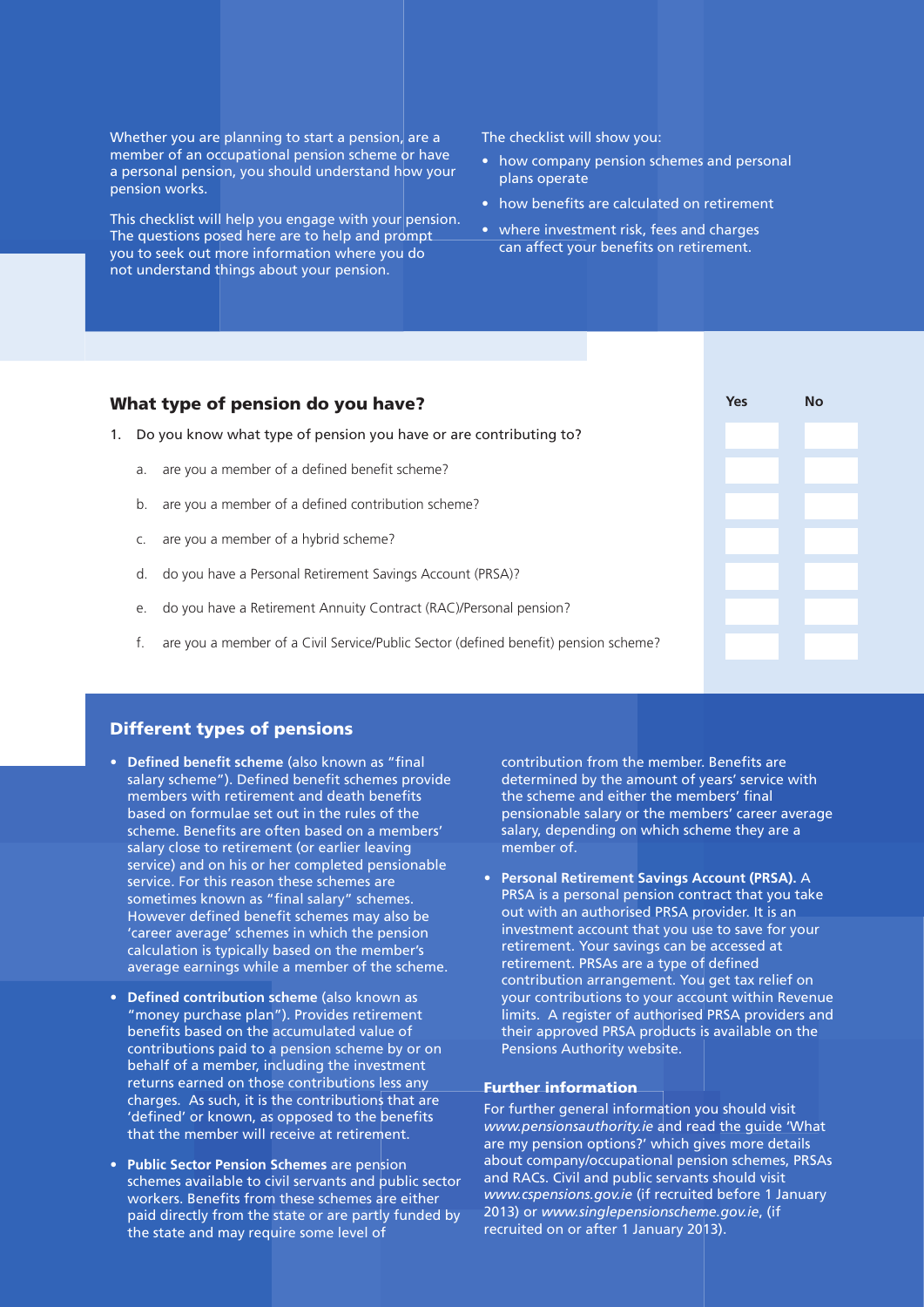# Investment risk and funding questions for defined contribution schemes, PRSAs and RACs

2. Does your employer make a contribution on your behalf to your pension?

**Yes No**

- 3. Do you know how much your employer contributes?
- 4. Do you know how your pension contributions are invested? i.e. what fund(s) are your contributions invested in.
- 5. Do you understand that different investment performances can affect your final benefit on retirement?
- 6. Do you understand how the level of investment risk affects your pension? The level of risk varies with the type of fund your contributions are invested in.
- 7. Have you asked your trustees or pension provider about the investment performance of your fund lately?
- 8. Have you asked your trustees or pension provider what the investment risk plan for your pension is as you near retirement?

In other words what plan is in place to start moving your investments to more secure funds (cash/bonds) as you near retirement (i.e. starting within 10 years of your retirement).

# Investment risk and funding questions for defined benefit schemes

9. If you are a member of a defined benefit scheme do you know the funding position of your scheme?

The trustees of your scheme are required to periodically examine the funding status of the scheme. Further information on this requirement is outlined in the Pensions Authority guide 'How does my pension scheme work?' available *here*

# Information you should receive

10. If you are a member of your company's pension scheme were you notified about or did you get a copy of the scheme annual report?

Information that must be included in your pension scheme's annual report is outlined in the Pensions Authority guide 'How does my pension scheme work?' available *here.*

#### 11. Did you get an annual benefit statement from your pension scheme?

Active members of defined contribution pension schemes must be issued an annual Statement of Reasonable Projection (SRP) from the trustees of their pension scheme. An SRP must provide members of defined contribution schemes with estimates of what pension they may receive when they retire.

#### 12. Did you get a statement of account, an investment report and an SRP from your PRSA provider?

Information that must be disclosed to you and outlined in your PRSA statement of account and Statement of Reasonable Projection is explained in the Pensions Authority guide 'Personal Retirement Savings Accounts (PRSAs) - A consumer and employers' guide' available *here.*

13. Where you do not understand the annual benefit statement or SRP you received, have you asked your trustees or pension provider to explain it in more detail to you?